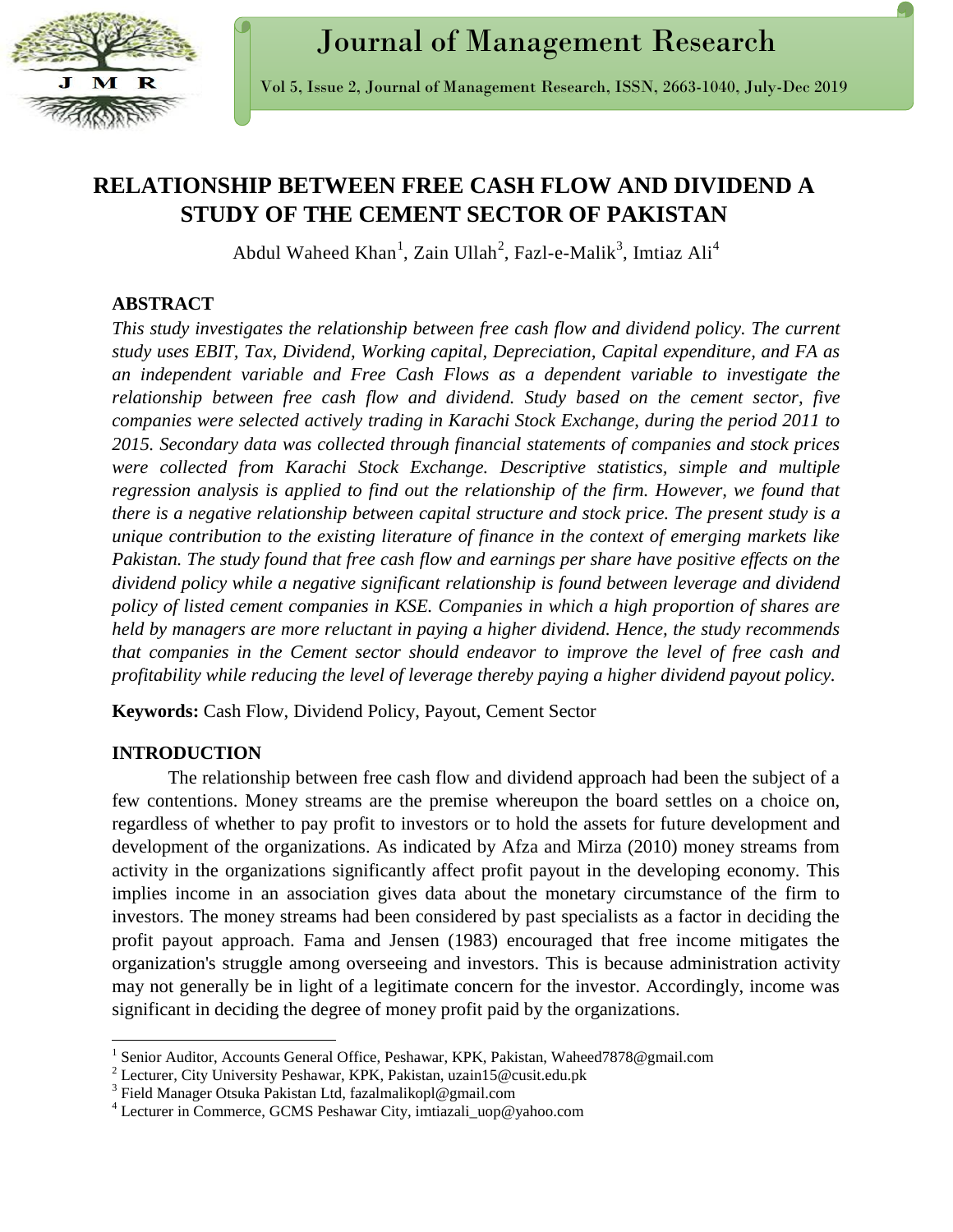Free income is the income made by an organization's demonstrations that are existing to pay its monetary necessities to those that have given its endowment. These incorporate its value investors and its moneylenders. Josua and Vera (2005) accept that free income is the assets existing to bosses before discretionary capital venture choices. It speaks to money that a firm can make after putting out money essential to maintain or build its benefit base. The connection between free income and profit is a noteworthy factor from the most recent couple of decades. Each firm, while managing profit strategy, consider the measure of money streams accessible with the firm. On the off chance that there are sufficient free money streams, the firm will probably offer profit to its investor and can make further speculation openings.

#### **Research Gap**

The issue identified with free income and profits arrives when troughs work for their advantages rather than investor's advantages. In Pakistan, the basic view is the firm pays low profit as considered as they hold money. The present research had attempted to feature the connection between free income and profit. The salaries per share as a proportion of productivity emphatically impact the profit payout proportion. Is to demonstrate that profit

Installment can be upgrade and impact by the degree of free money, profit per offer, and measure of the influence of recorded Cement organizations of PSE. Be that as it may, free income alone can't alleviate the contention between the investors and the executives. When the advantage of firm official and those of investors conflicts, office cost happens because of the office issue. This can manual for the use of free income for cash with an awful net present worth or liberal costs not straightforwardly related to firm process, consequently having a negative power on partnership shows. As indicated by the free income suspicion, free income can diminish with extra outgoings and verifying outside obligation financing. This mode firm can make more grounded their daily schedule. This investigation inspects the quality of the free income theory. All the more precisely, it tests for an unfavorable connection between free income and firm execution for organizations bargain in Pakistan. The lessening of free income under supervisor's controller is presented to have a positive outcome on business execution, Enhance in free income are presented to have an awful outcome. Accepted that better centrality is presently situated on corporate administration in Turkey, this present investigation's trial of the scholarly structure can add to the foundation of standards and qualities in this part. As per the free income suspicion, free income manual for organization cost and damagingly impact organization schedule; so it might be useful to acknowledge these qualities or potentially make decides that order or reduction free income in the hands of managers. To diminish free income, additional use must be in time over the corporate administration standard, which can be utilized as a political instrument by controlling foundations.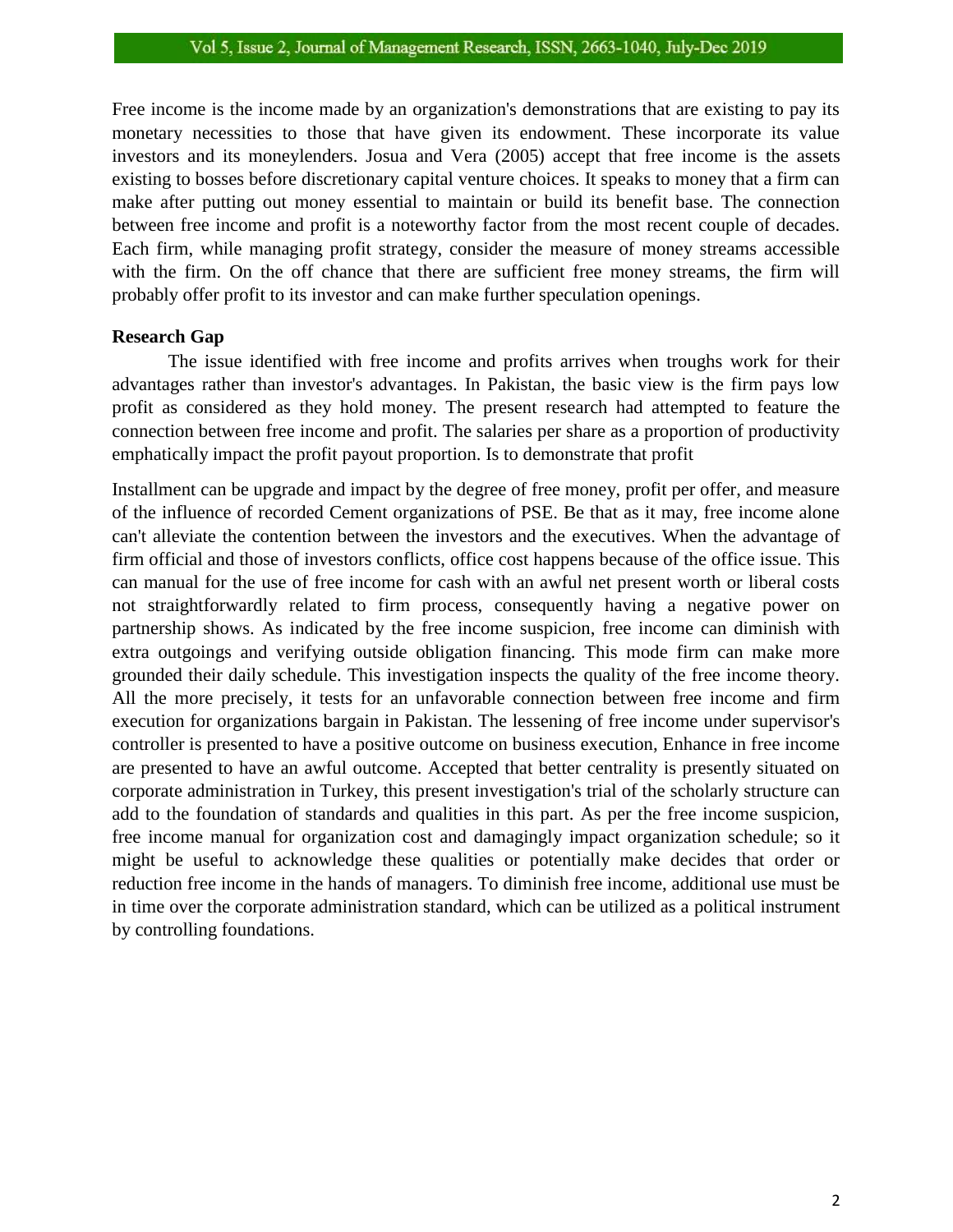#### **Objective and Significance of the Research**

The main aim of the study is to determine the association between free cash flow and dividend. Various speculation and profit studies have shown that income is a successful method to anticipate both venture and profit. There are three essential translations of this relationship. The principal expresses that a flood in organization income is a decent pointer of expanded accessibility of profit. The subsequent understanding contends that organizations think about potential venture openings, however, are kept from contributing due to constrained access to outside wellsprings of financing. As income improves, organizations can share of appealing open doors that would be generally inaccessible. The third, known as the "free income hypothesis," states that chiefs don't act in a way predictable with benefit expansion, as the initial two translations recommend. Directors rather utilize expanded income to seek after targets that have little to do with expanding benefits and a lot to do with improving the chiefs' lives, (for example, expanding the size of their organization), or simpler.

#### **LITERATURE REVIEW Theoretical Review**

#### **Theories on Dividend Policy**

There are many theories related to dividend policy these theories were presented (1958) by many economists Franco, Modigliani, and Moron Miller as known as MM theory. Miller Modigliani in 1961 and Miller alone presented (1977) they concluded that the value of the firm is independent of dividend policy and explained extensively. Bhattacharyya (1979) and a few others concluded a company dividend policy as an expensive tool to signal a firm's value in these was relevancy and their theories. The first one is asymmetric information about the company profits and the second one is the shareholder's liquidity and the third one is to pay a dividend and refinance cash flow and different equilibrium those firms pay a high dividend who's earning are high so they send a signal to the stock market and this signal can boom or can increase the stock prices or can make a bad and can create a bad image of the firm. As we said as a previous page the company will pay the current dividend amount. And the next few years with increasing rate and if they declining the dividend payment rate so automatically it sends a bad signal to the market.

#### **Irrelevance Theory**

Modigliani and Miller (1958, 1961) spoke to the insignificance hypothesis and those shaped reasons for the cutting edge corporate fund hypothesis. Two ends were gotten from MM speculations the first is the estimation of the firm is reliant and it's future and current free money streams, and the subsequent one is that the profit strategy does not influence the estimation of the firm which is boost by the firm through venture so the estimation of free income is expanded by the speculation. So the distinction among profit and offer issued value that distinction is equivalent to free income profit arrangement isn't significant. With regards to influence the estimation of the firm, the effect of profit approach on venture choice it is clarified that organizations must take all the new tasks with a positive net present and incentive here the fundamental issue is if the board center more around the profit strategy is viewpoint speculation arrangement. So if the firm has not free income it won't put in the new activities or will postpone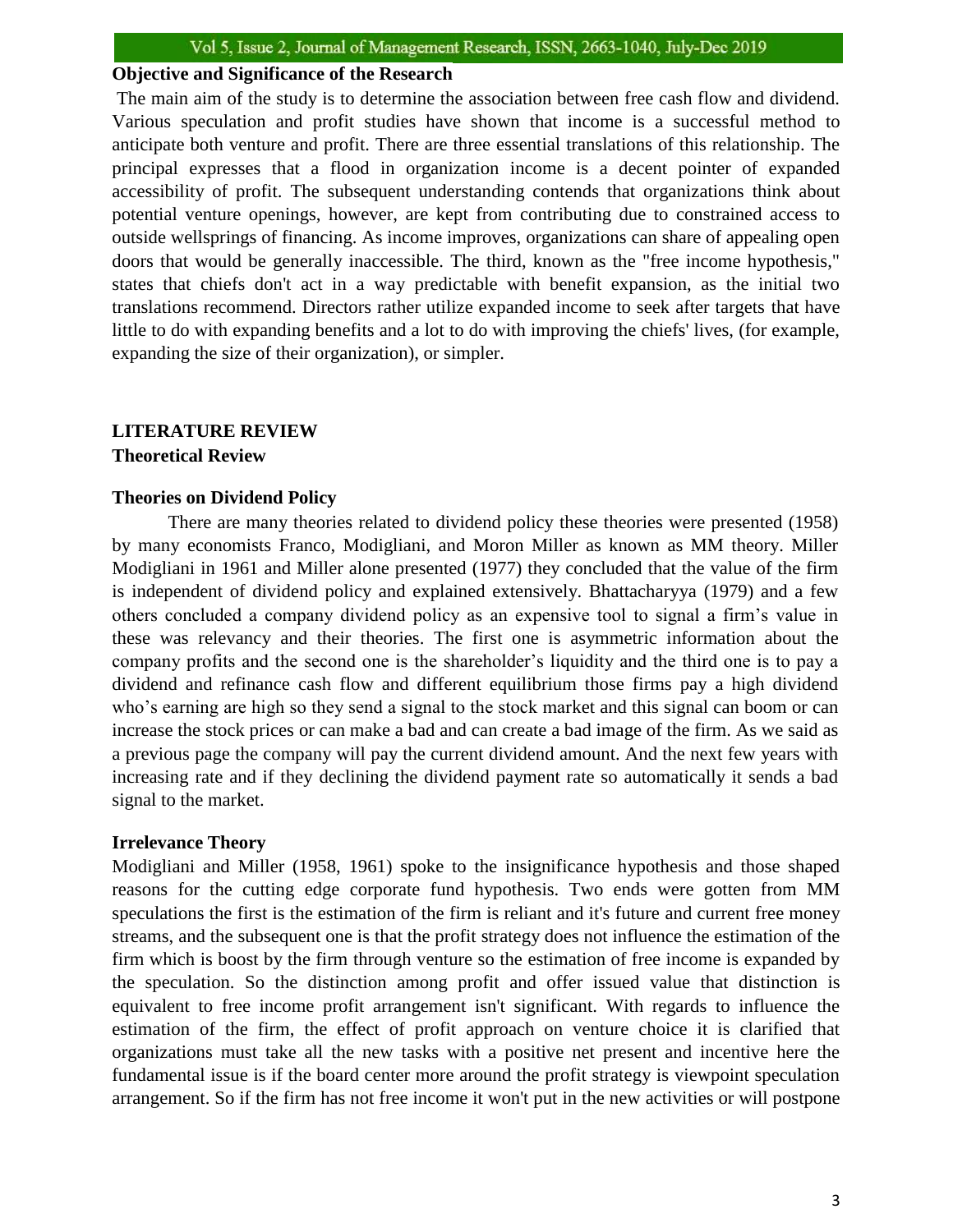to a later date. At the point when the organization has adequate free income later on so profit arrangement has a direct impact on the venture choices.

#### **Agency Cost-Based Theory**

This hypothesis was introduced by Jenson and Meckling (1976) this hypothesis depends on the contention between the proprietors of the business and the administration of the business so proprietors are not occupied with everyday business tasks and administrators who are isolated from the business and their fundamental center is to expanded the cost of the organization and to accomplish firm objectives that will boost the abundance of the investors and if chiefs leave the objective of the firm and need to accomplish their objectives to get lavish workplaces and to get new marked vehicles, so this conduct from the directors can build the obligation level of the firm and over obligation or awful obligation Will diminish the estimation of the firm and will sink the abundance of the investors. Jenson in 1987 further clarified that all the more free income is imperative to fund the new undertakings.

## **Empirical Review**

Kousenidis (2006) studies free cash flow to be the working income after-tax expenses, after noncash changes, and investments in the present and long term resources. The suitable explanation is measured to be the cash created by the firm, existing for all the parties protecting the wealth of the firm (equity and economic debt. There is a mixture of sentiments in defining cash flows.

Adhikari and Duru (2006), consider cash flow to be the amount of cash existing to shareholders, without reducing the business value. They compute this indicator by deducing from the operating cash flow the amount necessary for capital expenditures, in command to continue the production capability of the firm. They admit also the potential explanation connecting to free cash flow as the cash residual at the executives' free optimal, gaining the ultimate rate by deducing from operative cash flow the expanses necessary for capital outlay, dividend fee, and credits payment.

Batrancea (2008), defines free cash flow as "money put aside", is in fact cash produced by the company for its investors, after reimbursing financial debts and accomplishment essential increase investments. A similar calculation belief is accepted by Antill Lee (2008), excepting for the non-cash features, substituted exclusively by devaluation. Robinson, Van Greening, Henry, and Brouhaha (2009) have the same vision, considering free cash flow as the operating cash flow exceeding the capital expenditure amount while accepting also the extended formula taking into account non-cash adjustments. Artiachea, Leea, Nelson & Walker (2010), consider free cash flow an assessment of the firm's liquidity, while a high numbered designates financial capability of investing in maintainable projects, without sacrificing the claims of third parties.

### **Dividend Policy and Retention Policy**

Modigliani and Miller in 1961 challenged the belief that payment of the dividend raises the value of the company and they said the perfect market dividend decision will not affect the firm's value but two other economists Lintner 1962 and Garden 1963 supported bird in hand theory and they said that in the world of imperfect information firms pay a high dividend is related to that the firm has high value.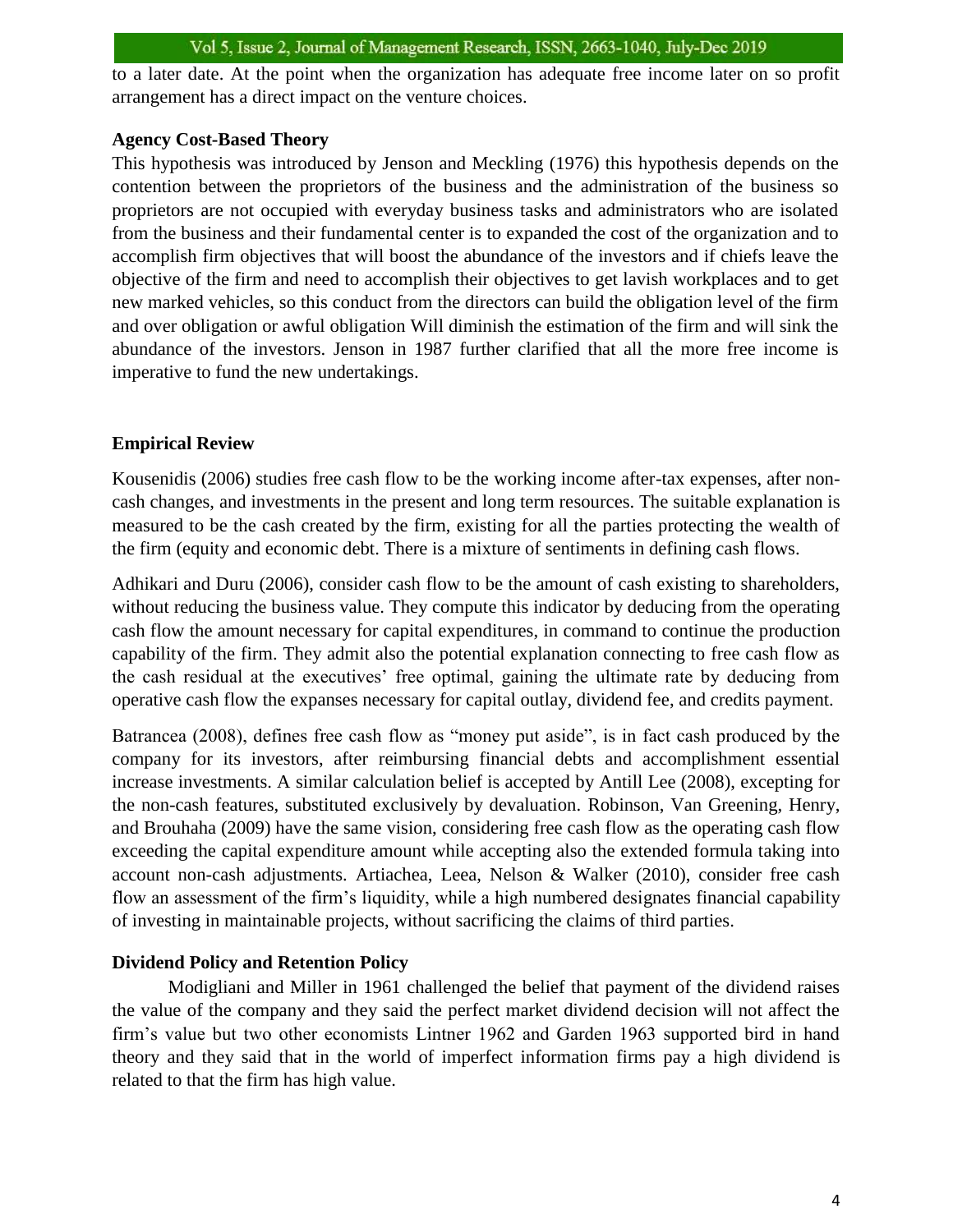The cash flow declaration is about where the cash came, where it left and will go. In small, cash flow declaration displays the inevitability, control, and total of cash-arrivals and cash-discharges. Also, it is utilized in corporate development and forecasting. Accounting personal are involved in meaningful association capability to cover payroll and further direct expense. While creditors would like to see the firms able to pay back or not. Furthermore, latent shareholders have to judge the firm's economics and outworking or prospective workers that content to see the firm is capable to give reward Mulford Comiskey (2005)

## **Classification of Cash Flow**

In cash flow reports, it has three different activities that are process, investing, and funding. Cash flow from working activities points to the cash afford or used by a firm's usual operations. This cash flow facts display the capability of the firm to be reliable in making positive cash flow from process actions. Operations activities are the main business of the firm. It is the cash that the firm creates inside. Financing activities are positioning and obtaining of possessions, plant and equipment, investment, collecting the advance, and lending money. Cash flows in investing comprise all the money delivered or used by the trade and buying of revenue-creating resources. Cash flow from investing typically makes cash losses. For instance, activities like capital expenditures for plant, possessions, and tools, the buying of investment securities, and corporate acquirement. Also, inflows were created from the investment safeties, trades, and deal of material goods. Capital expenditure is what shareholders would like to take a look at. Shareholders consider that it is essential to confirm the appropriate preservation of assets of the firm and funding the company's process competence and effectiveness.

Financing activities create cash from providing liability, repurchasing stocks; pay back the amounts on loan, paying share, and get money from stockholders. In financing activities, the cash flow is intended with the flow of cash among a company and its creditors and holders. Negative numbers may exemplify the firm salaried dividend and repurchase stock but it also might display the firm is repairing debt. Debit and equity dealings are in financing activities. The issuance of stock is far less frequent. Cash dividends paid are more essential for shareholders.

## **Different methods in Cash Flow**

Different approaches are used in dissimilar cash flow statement setup. The first one is the second method and the other is the primary method. The secondary method regulates net revenue for substances that do not affect money. This way is extra broadly used by firms as it is easier and fewer expensive to get ready. Furthermore, it distinguishes among net revenue and net cash flow from working actions. However operative cash earnings and costs are exposed in the primary way which creates the shortest approaches to be reliable with the cash flow account's objective.

### **Cash Flow versus Income**

It is energetic to able to realize and distinguish among the optimistic cash flow dealings and the presence of money-making. Firms do not transport in cash is not cruel that they not producing revenue. For example, the engineering company trades off partial of its plant tools because of little goods demand. Cash will be expected from the purchaser for the used equipment. Engineering Corporation is really down money on the deal. Equipment is production goods to make a working income would be better. The finest option is to trade off the equipment at value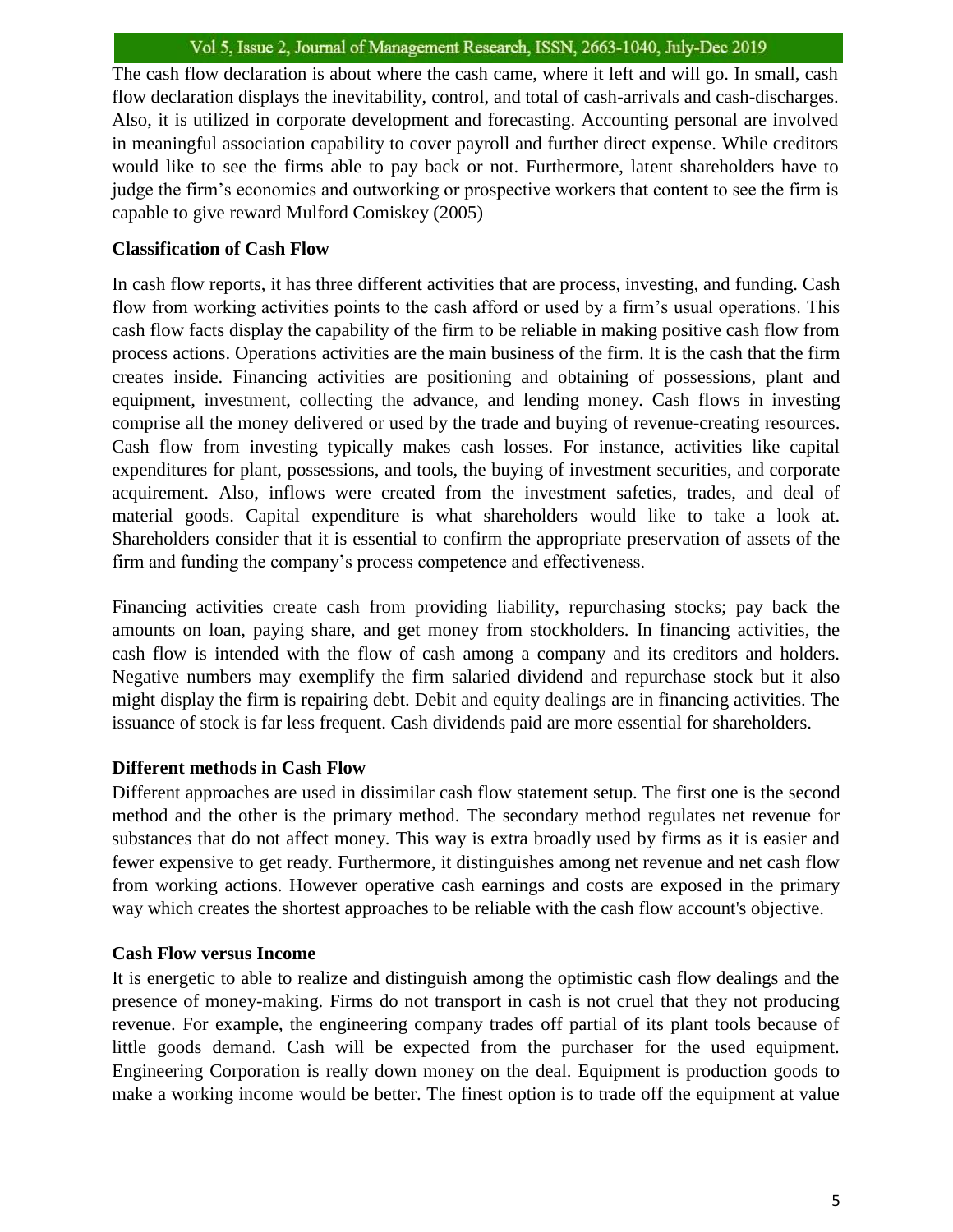abundant smaller than the firm salaried for it. In the year that it traded the apparatus, the firm would finish up with solid affirmative cash flow, but its present and upcoming comes possible would be quite desolate. Cash flow can be helpful whereas productivity is harmful Mulford and Comiskey (2005).

### **Variables**

## **Dependent Variable**

### **Free Cash Flow**

Free cash flow that is available after paying business requirements and expenses is called free cash flow. The company needs cash flow to operate the business, the first thing business do is to keep the business going then business pay their expenses, once company paid every expense the remaining cash flow is available for the operations which give life to business, free cash flows is simply that cash flow which is in the hand and the control of the company and free to use that cash flow in any way the company wants.

Free cash flow was calculated for this research as

FCF=EBIT  $(1-Tax) + Dep \pm Change$  in W.C- Capital Expenditure

#### **Independent Variables**

#### **Earnings before Interest and Taxes (EBIT)**

In accounting and economics, earnings before interest and taxes are appraised of company revenue that comprises all expenses excluding interest and income tax expenditures. It is the dissimilarity among operating returns and operating expenses.

```
EBIT = Revenue - Operating Expenses
```
### **Tax**

A fee charged by a government on a good, profit, or activity. If tax is charged straight on individual or company income, then it is a straight tax. If tax is charged on the price of services or goods, formerly it is known as indirect tax. Taxation determines to finance government spending.

### **Depreciation**

A decrease in the price of an asset over time, due in exacting to wear and tear. Depreciation is an accounting process of distributing the price of a touchable asset over its practical life. Companies decline long-term possessions for both tax and accounting determinations. For tax reasons, businesses can subtract the cost of the touchable assets they buy as business expenses; however, businesses must reduce these assets in agreement with the IRS policy about how and when the decision might be taken.

### **Dividend**

A dividend is a payment made by a corporation to its shareholders, typically as a sharing of returns. When a business makes money or surplus, the firm is capable to put into the profit in the business called retained earnings and pay amount of the profit as a payment to shareholders.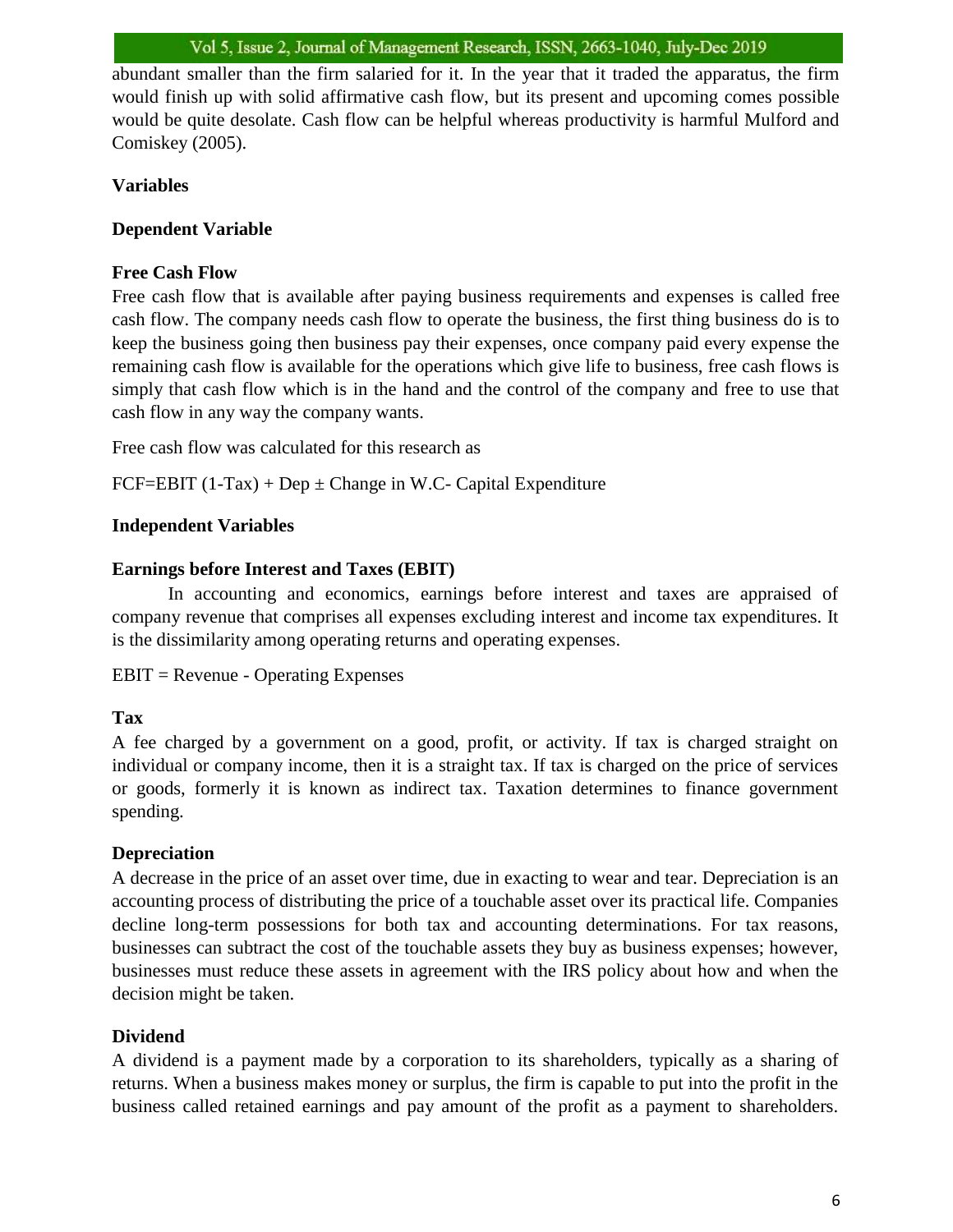Sharing to shareholders may be in hard cash typically a deposit into a bank account or, if the firm has a dividend reinvestment plan, the total can be paid by the issue of additional shares or share repurchase.

## **Working Capital**

Working capital abridged WC is an economic metric that signifies operating liquidity obtainable to a corporate, corporate, or another individual, including legislative individuals Laterally by permanent assets such as plant and gear, working capital is measured a fraction of operating capital. Gross working capital is equivalent to current assets. Working capital is measured as existing assets minus existing liabilities. If existing assets are less than existing liabilities, an entity has working capital insufficiency, also known as the working capital deficiency.

## **Capital Expenditure**

Capital spending is capitals used by a firm to obtain, promotion, and uphold physical assets such as possessions, industrial buildings, or gear. Capital Expenditure is often used to start new projects or investments by the company. This type of financial expend is also made by corporations to uphold or raise the range of their operations

## **Hypothesis**

H0 The relationship between free cash flow and the dividend is insignificant.

H1 Dividends are paid-out to stockholders to prevent managers from building a needless realm in their narrow interests.

H2 EBIT, Tax, Depreciation, Capital Expenditure, Working Capital, and Dividend has a positive significant impact on Free Cash Flow.

## **Conceptual Model**

The conceptual model represents the independent and dependent variables used in the study. In this study, we used six independent variables and one dependent variable.

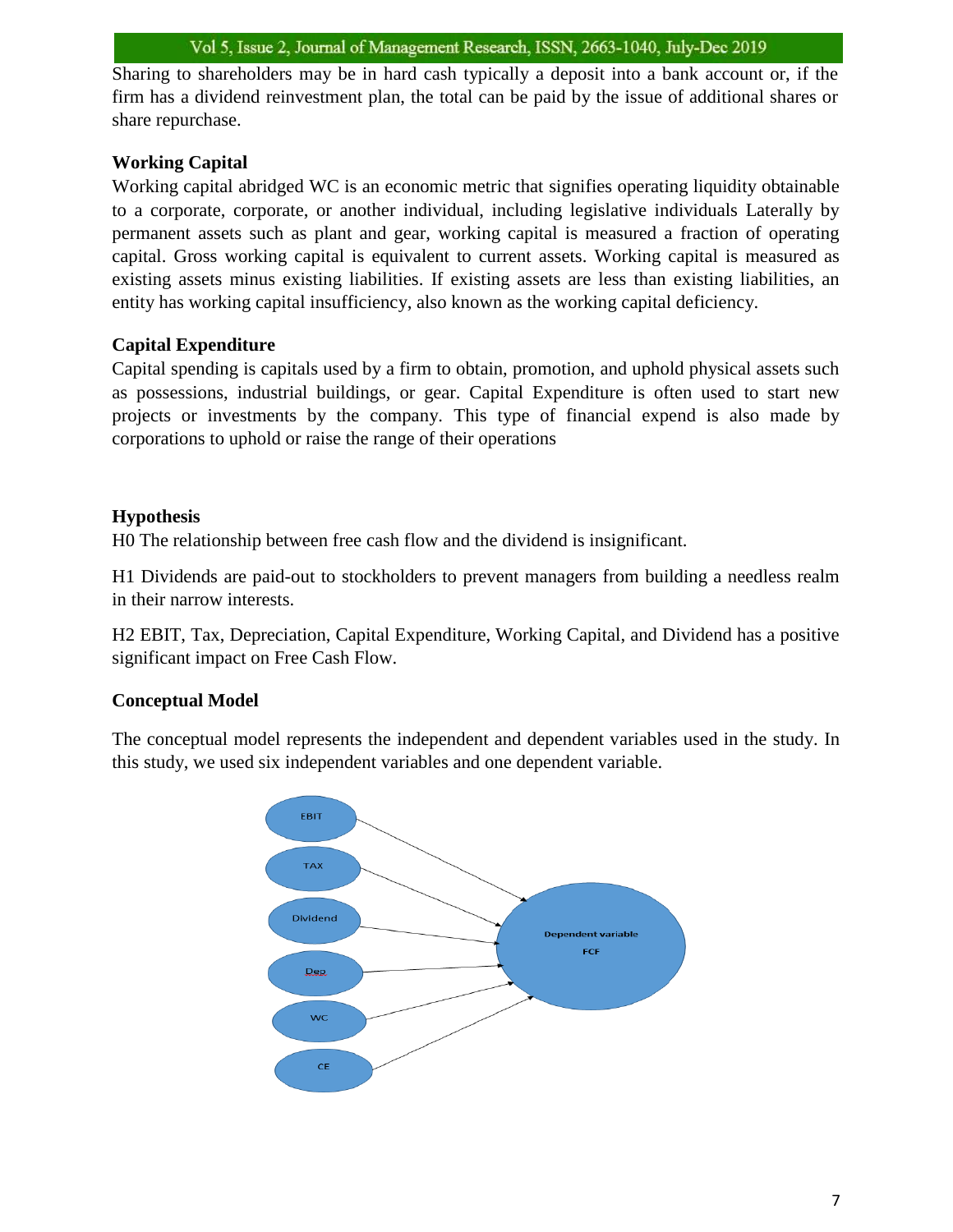## **METHODOLOGY**

The prevailing study is following the positivism philosophy. The deductive approach is adopted by the prevailing study. A descriptive research design is utilized by the study because the current study is involved in the cause-effect of free cash flow and dividend policy.

The complete set of information that researchers desire to study is known as the population of the study. For this research study, the target population is the overall cement industry whereas to select a part of it for the testing purpose and then to apply the results with the population is known as a sample of the study (Saunders, 2007). The sample size of the study is 5 cement companies from the whole population. The current study utilized secondary data for analysis. The data was collected from the annual reports of the selected cement companies. The data is of five years from 2011 to 2015.

### **Model**

The econometric model is used for this study

General equation

Yit=  $\beta$ 0 +  $\beta$ 1Xit +  $\mu$ it

#### **The formula for Free Cash Flow:**

FCF=EBIT  $(1-Tax) + Dep \pm Change$  in W.C

Capital Expenditure

Value of FCF has been calculated by using

Above formula.

### **FCFit=β0+β1EBITit+β2Taxit+ β3Depit+ β4WCit +β5C.Eit+µit**

FCF= Free cash flow

EBIT= Earnings before interest and tax

Tax= Tax rate

Dep= Depreciation

WC= Working Capital

C.E= Capital Expenditure

By assuming this econometric model, made for this study. The variables used in this research are FCF as dependent and EBIT, TAX, Dividend, Depreciation, Working Capital, Capital expenditure as independent variables. Our concern is to check the connection between free cash flow and dividend. The value of free cash flow has been calculated from EBIT, change in working capital, capital expenditure, tax rate, and depreciation.

The formula for calculation free cash flow

FCF=EBIT  $(1-Tax) + Dep \pm Change$  in W.C- Capital Expenditure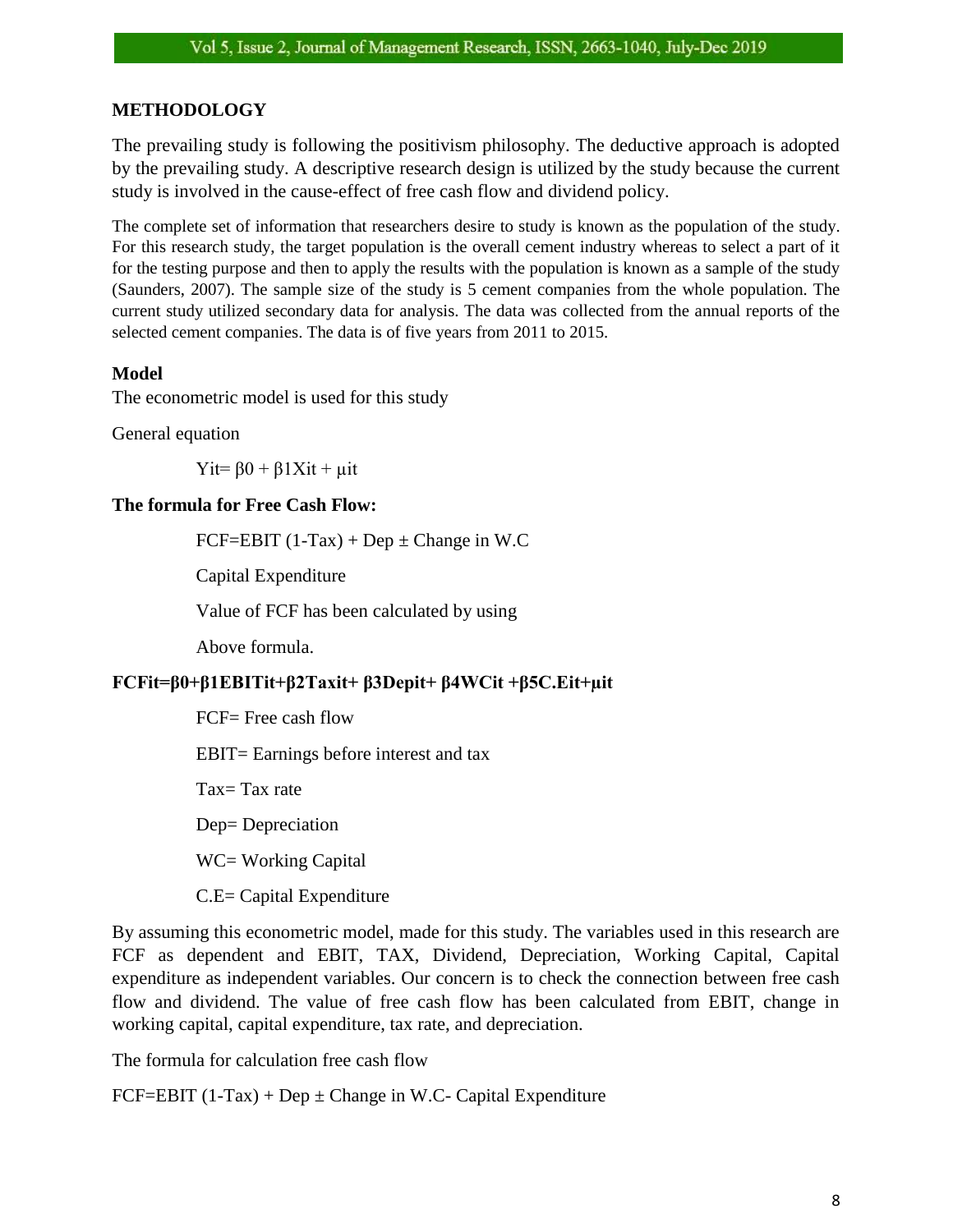#### **Analysis and Discussion**

#### **Result and Analysis:**

This sector discusses the consequences and main decision of the replica used in this study. These models are discussed in aspect in the Methodology Section.

| Variable        | <b>MEAN</b>     | <b>MEDIAN</b> | <b>MIN</b>      | <b>MAX</b>  | S.D.         | C.V.    | <b>SKEW</b> |
|-----------------|-----------------|---------------|-----------------|-------------|--------------|---------|-------------|
|                 | $3.9E + 0$      |               |                 |             |              |         |             |
| <b>EBIT</b>     | 6               | $2.4E + 06$   | 98626           | $2.1E+07$   | $4.5E + 06$  | 1.1547  | 1.3031      |
|                 | $6.5E+0$        |               |                 |             |              |         |             |
| <b>TAX</b>      | 5               | 0.00000       | 0.00000         | $2.7E + 06$ | $9.2E + 0.5$ | 1.3929  | 0.97460     |
| <b>DEPRECIA</b> | $1.2E+0$        |               |                 |             |              |         |             |
| <b>TION</b>     | 6               | $1.0E + 06$   | $2.4E + 0.5$    | $6.2E + 06$ | $1.4E + 06$  | 1.1730  | 1.4043      |
|                 | $2.6E+0$        |               |                 |             |              |         |             |
| <b>WC</b>       | 6               | $1.7E + 06$   | $3.5623E + 0.5$ | $9.8E + 06$ | $2.4E + 06$  | 0.92471 | 1.6136      |
|                 | $1.3E+0$        |               |                 |             |              |         |             |
| DIV             | 6               | $7.3E + 0.5$  | 0.00000         | $5.7E + 06$ | $1.4E + 06$  | 1.0838  | 1.3129      |
|                 | $2.2E+0$        |               |                 |             |              |         |             |
| <b>FA</b>       | $7\overline{ }$ | $2.5E+07$     | $3.4E + 06$     | $6.6E+07$   | $1.6E + 07$  | 0.73563 | 0.59353     |
|                 | $2.9E+0$        |               |                 |             |              |         |             |
| FCF             | 6               | $1.99E + 06$  | 768E+06         | $1.0E + 07$ | $5.0E + 06$  | 1.6723  | $-0.21449$  |
| Change<br>in    | $5.9E+0$        |               |                 |             |              |         |             |
| <b>WC</b>       | .5              | $1.9E + 0.5$  | $-5.3E+06$      | $6.6E + 06$ | $1.9E + 06$  | 3.3543  | 0.31705     |
|                 | $2.0E+0$        |               |                 |             |              |         |             |
| <b>CE</b>       | 6               | $2.5E+0.5$    | $-4.2E+06$      | $3.3E+07$   | $6.7E + 06$  | 3.2393  | 1.0525      |

**Table. 4.1: Descriptive Statistics**

Table 4.1 shows the result of several variables includes FCF (free cash flow), EBIT (Earnings before Interest and Taxes), Tax (Tax Rate), Dep (Depreciation), WC (Working Capital) and C.E (Capital Expenditure). The mean median of the variable EBIT is 3.96 and 2.48 respectively. Also for the Tax variable, the mean is 6.65 and 0.00 respectively. Likewise, for Depreciation variable mean value is 1.26 and 1.06. For WC the mean value is 2.64 and 1.74. The mean value for DIV is 1.36 and 7.36. For FA variable mean value is 2.24 and 2.52. The mean median of the variable FCF is 2.99 and 1.99. Change in Working Capital means the value is 5.90 and 1.93. For variable, CE means the value is 2.09 and 2.52 respectively.

The variables included in the data are FCF (free cash flow), EBIT (Earnings before Interest and Taxes), Tax (Tax Rate), Dep (Depreciation), WC (Working Capital), and C.E (Capital Expenditure). The standard deviation for variable EBIT is 4.5 and the related measure i.e. coefficient of a variable is 1.15. Also for the Tax variable, the standard deviation is 6.26 and 1.39 respectively. Likewise, for variable Depreciation, the standard deviation value is 1.48 and 1.17. For WC the standard deviation value is 2.44 and 0.92. The standard deviation value for DIV is 1.48 and 108. For FA variable standard deviation value is 1.65 and 0.73. The standard deviation median of the variable FCF is 5.01 and 1.67. For Change in Working Capital standard deviation value is 1.98 and 3.35. For variable CE standard deviation is 6.78 and 3.23 correspondingly.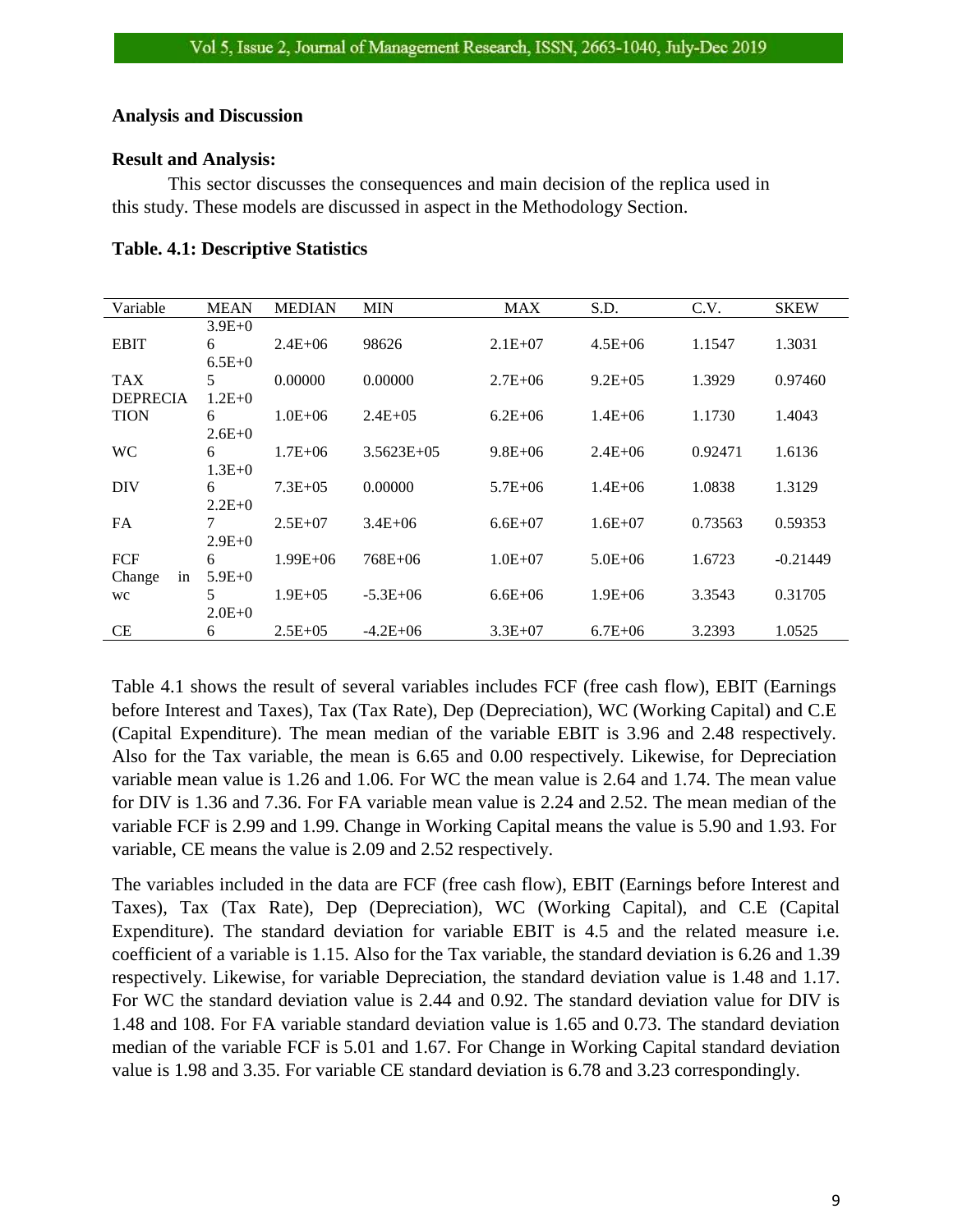| <b>Model</b> |                                                                                                             | <b>Unstandardized Coefficients</b> |            | <b>Standardized</b> | t         | Sig. |
|--------------|-------------------------------------------------------------------------------------------------------------|------------------------------------|------------|---------------------|-----------|------|
|              |                                                                                                             |                                    |            | Coefficients        |           |      |
|              |                                                                                                             |                                    |            |                     |           |      |
|              |                                                                                                             | B                                  | Std. Error | <b>Beta</b>         |           |      |
|              |                                                                                                             |                                    |            |                     |           |      |
|              | (Constant)                                                                                                  | 35679.072                          | 356104.124 |                     | .100      | .921 |
|              | <b>EBIT</b>                                                                                                 | 1.050                              | .158       | .960                | 6.642     | .000 |
|              | <b>TAX</b>                                                                                                  | $-2.032$                           | .376       | -.376               | $-5.410$  | .000 |
|              | <b>DEPRECIATION</b>                                                                                         | .853                               | .177       | .252                | 4.806     | .000 |
|              | WC.                                                                                                         | .445                               | .224       | .217                | 1.981     | .065 |
|              |                                                                                                             |                                    |            |                     |           |      |
|              | <b>DIV</b>                                                                                                  | .155                               | .271       | .046                | .572      | .575 |
|              | FA                                                                                                          | $-0.032$                           | .027       | $-.105$             | $-1.207$  | .245 |
|              | change in WC                                                                                                | .837                               | .136       | .331                | 6.137     | .000 |
|              | <b>CE</b>                                                                                                   | -.999                              | .054       | $-1.352$            | $-18.556$ | .000 |
|              |                                                                                                             |                                    |            |                     |           |      |
|              |                                                                                                             |                                    |            |                     |           |      |
|              | $R = 0.376$ , $R2 = 0.141$ , $R2$ adjusted = 0.069, $F = 1.960$ (p-value = 0.044), $DW = 0.666$ , $N = 130$ |                                    |            |                     |           |      |
|              |                                                                                                             |                                    |            |                     |           |      |

#### **Table.4.2 Coefficient**

The result shows that the t-value for EBIT is 6.642 with p-value .000. This shows that EBIT has a positive and significant relationship with FCF. The t-value for tax is -5.410 with p-value .000. This shows that tax has a negative and significant relationship with FCF. The t-value for Depreciation is 4.806 with p-value .000. This shows that Dep has a positive and significant relationship with FCF. The t-value for WC is 1.981 with p-value .065. This shows that WC has a positive and insignificant relationship with FCF. The t-value for Div is .572 with p-value .575. This shows that Dividend has a positive and insignificant relationship with FCF. The t-value for FA is -1.207 with p-value .241. This shows that FA has a negative and insignificant relationship with FCF. The t-value for change in WC is 6.137 with p-value .000. This shows that change in WC has a positive and significant relationship with FCF. The t-value for CE is -18.556 with pvalue .000. This shows that CE has a negative and significant relationship with FCF.

#### **CONCLUSIONS AND RECOMMENDATIONS**

Conclusions of exacting interest are the casing where a company can require to changed dividends in sort to invest in the latest rate‐making venture, but where the company will be penalized by the market since shareholders are behaviorally trained to suppose that payment cuts are terrible newscast. This may consequence in companies declining to cut payments, therefore passing up high-quality schemes. This paper shows that executive message to shareholders concerning the basis for the dividend cut, supported by executive standing effects, and may alleviate this difficulty. Actual world examples are offered to demonstrate the difficulty of dividend strategy.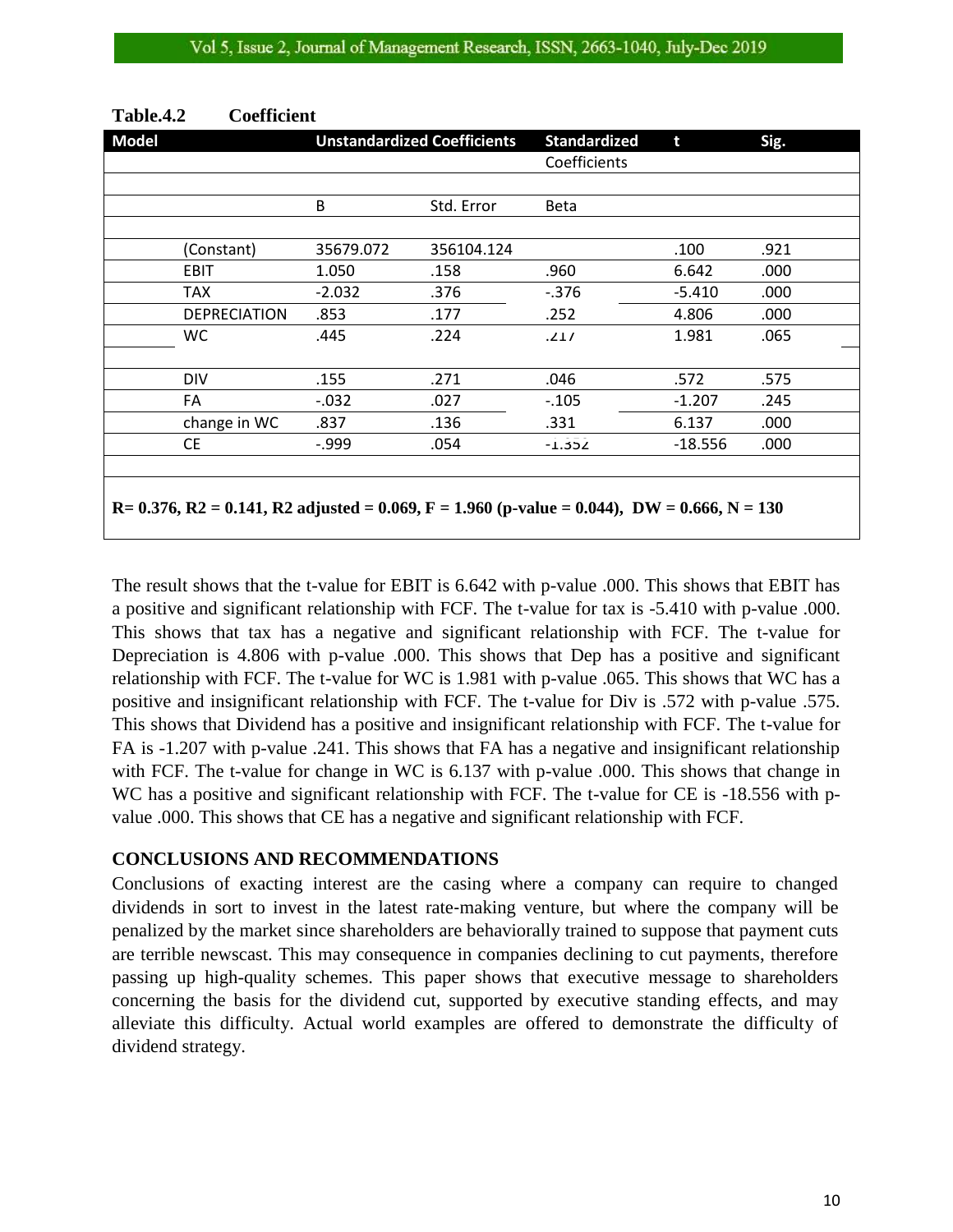When the interests of firm directors and those of stockholders conflict, agency costs increase due to the agency difficulty. This can guide to the use of free cash flow for investments with an undesirable net existing value or wasteful expenses not straight connected to firm operations, so having an undesirable collision on a firm. According to the free cash flow theory, free cash flow can be reduced with dividend payouts and protecting exterior debt financing. This way companies can make stronger their performance. This study examines the soundness of the free cash flow theory. Most accurately, it tests for an undesirable connection among free cash flow and firm performance for companies traded in Pakistan. The consequences of regression disclose a negative, statistically major connection among free cash flow and dividend. The decrease of free cash flow under directors' management is displayed to have a positive outcome on firm performance, however, an increase in free cash flow is exposed to have an undesirable effect. Given that better significance is being placed on corporate governance in Turkey, this study's test of the theoretical outline can donate to the configuration of policy and principles in this area. According to the free cash flow theory, free cash flow guides to agency cost and undesirably belongings company performance; thus it can be helpful to take on these main beliefs and/or generate regulations that discipline or diminish free cash flow in the hands of executives. In sort to decrease free cash flow, dividend outflow must be controlled through corporate governance's main beliefs, which can be used as a political instrument by regulatory authorities.

According to our result, there is a positive connection between free cash flow (FCF) and stock value. In prior studies, we also locate that they have certain consequences that there is a positive connection between free cash flow and stock price. We establish that capital formation is moving 25% to the stock price, it demonstrates that capital construction does not involve too much to stock price. Some other aspects affect the stock rate of 75%. We are centering only micro factors so at the conclusion we can determine that macro factors like demand and supply, political uncertainty, price rises, etc. these aspects have a certain connection to stock rate. It is an advocate only that those who will perform research on this topic "Relationship between Free Cash Flow and Dividend", they must see macro factors as according to outcome capital construction affects 25% stock prices, so 75% effects other factors.

#### **References**

- Adhikari, Ajayi Duru, Augustine. Voluntary Disclosure of Free Cash Flow Information". Accounting Horizons. Vol. 20, No. 4 (2006): 311-332.
- Antill, Nick, Lee, Kenneth. "Company Valuation under IFRS. Interpreting and forecasting accounts using International Financial Reporting Standards". Edi a 2-a, Ed. Harriman House LTD (2008): 19.
- Arthur G. Korteweg (2004). Financial Leverage and Expected Stock Returns: Evidence from Pure Exchange Offer Available http://ssrn.com/abstract=59792.
- Artech, Tracy, Lee, Darren, Nelson, David si Walker, Julie. " The determinants of corporate sustainability performance". Accounting and Finance. Vol. 50 (2010): 31-51.
- Baker. Malcolm. Wurgler, J. ( 2002) Market Timing and Capital Structure. Journal of Finance, 57, 1– 32.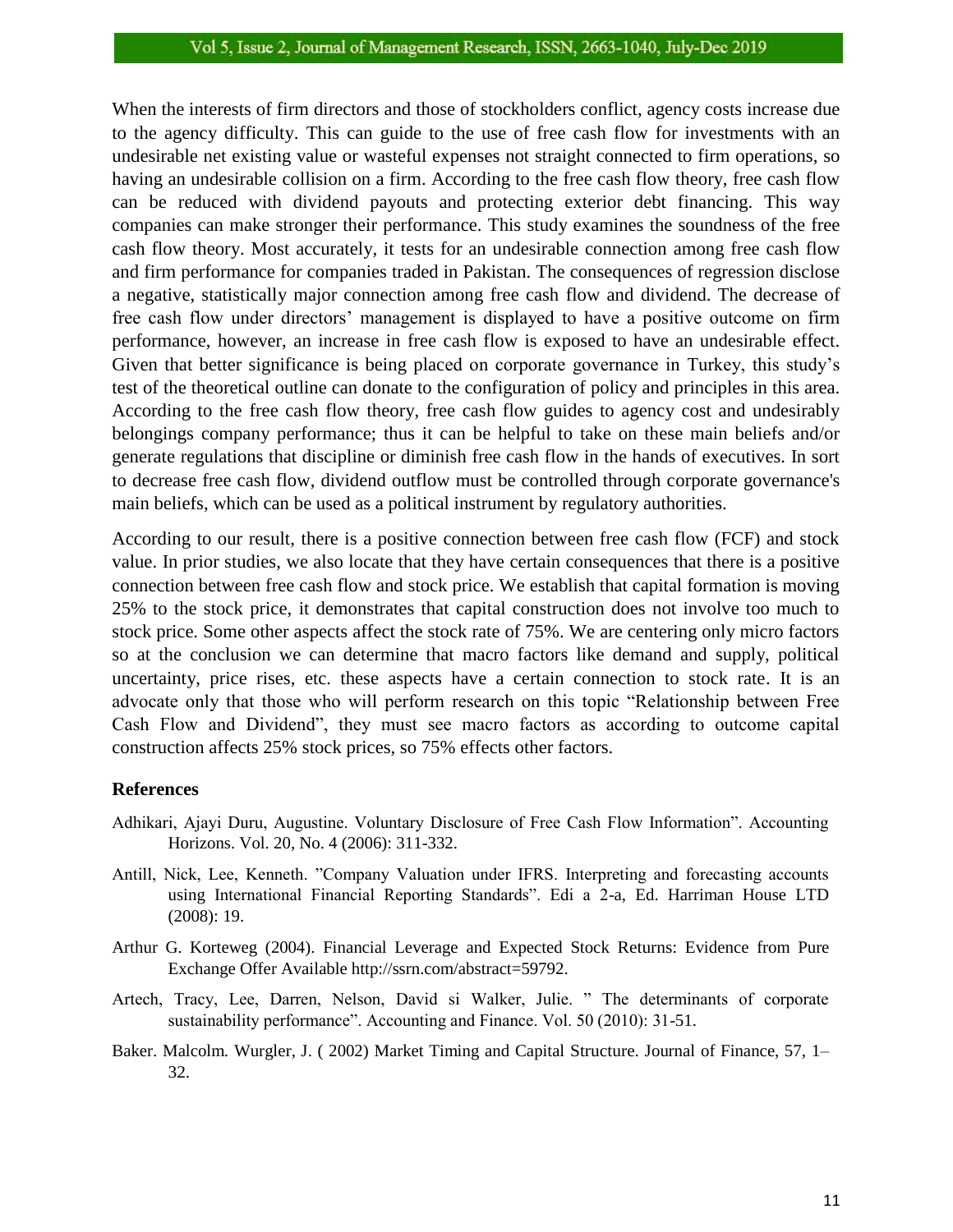- Bhandari, L.C. (1988).Debt/Equity Ratio and Expected Common Stock Return. The Journal of Finance, 43(2), 507-528.
- Brush, Thomas, Bromiley, PhilipsiHendrickx, Margaretha. "The Free Cash Flow Hypothesis for Sales Growth and Firm Performance". Strategic Management Journal. Vol. 21 (2000):455-472.
- Btrancea, Ioan. "Analizatrezorerieientitiieconomice". Ed. Risoprint, 2008.
- Cai J. Zhang, Z.(2005) Capital Structure Dynamics and Stock Returns. Journal of Finance.
- Fama, E. F. Macbeth, J.D.(1973). Risk, Return, and Equilibrium: Empirical Tests. Journal of Political Economy, 81, 607-636.
- Fama, F. Kenneth, R. (1992). The Cross-Section of Expected Stock Returns Eugene. French the Journal of Finance, 47(2), 427-46.
- Fama, E. (1980). Agency Problems and Theory of the Firm. Journal of Political Economy, 88(2).
- Frank, M.Z, Goyal, V.K. (2007). Testing the pecking order theory of capital structure. Journal of Financial Economics, 67, 217-248.
- Freund, Steven, Prezas, Alexandros P. Vasudevan, Gopala, K. "Operating Performance and Free Cash Flow of Asset Buyers". Financial Management. (2003): 87-106.
- Frydenberg, S.(2004). Capital structure functions with a stratified sample. Working paper. Sr-Trndelag University College.
- Fuller, Kathleen Blau, Benjamin M. "Signaling, Free Cash Flow and "Nonmonotonic" Dividends". The Financial Review. Vol. 45 (2010): 21-56.
- Gaver B. P (1995). Free Cash Flow in the Life Insurance Industry. The Journal of Risk and Insurance.
- Griffith, C. (2001). Free Cash Flow, Leverage, and Investment Opportunities. Journal of Business and Economics.
- GUL, B. J. (1999). "An Analysis of Joint Effects of Investment Opportunity. Review of Quantitative Finance and Accounting,
- Hackel, Kenneth S, Livnat, Joshua, Rai, Atul. "A Free Cash Flow Investment Anomaly". Journal of Accounting, Auditing& Finance. Vol. 15, No. 1 (2000): 1-24.
- Hall, C. Patrick, J. Hutchinson. Michaela, N. (2001). Determinants of the Capital Structures of European SMEs Graham. Journal of Business Finance &Accounting, 31(5-6), 711–728.
- Harris, Milton, Raviv, A. (1991) The theory of capital structure. Journal of Finance, 46, 297-355.
- Henry, David. "Fuzzy Numbers" Cover Story, Business Week. 4 Oct ( 2008).
- Hideaki Kiyoshi Kato, U. L. ((2002)). Dividend policy, cash flow, and investment in Japan. Pacific-Basin Finance Journal, 443– 473.
- Hijazi, S. T. Tariq, Y.B. (2006). Determinants of Capital Structure: A Case for the Pakistani Cement Industry.The Lahore Journal of Economics, 11(1), 63-80.
- Hovakimian, A. H. (2009). Cash Flow Sensitivity of Investment. European Financial Management.
- Hussey, Roger & Ong, Audra. "International Financial Reporting Standards". Desk Reference, Overview, Guide, and Dictionary. ed. John Wiley & Sons, Inc. 2005, pg. 268.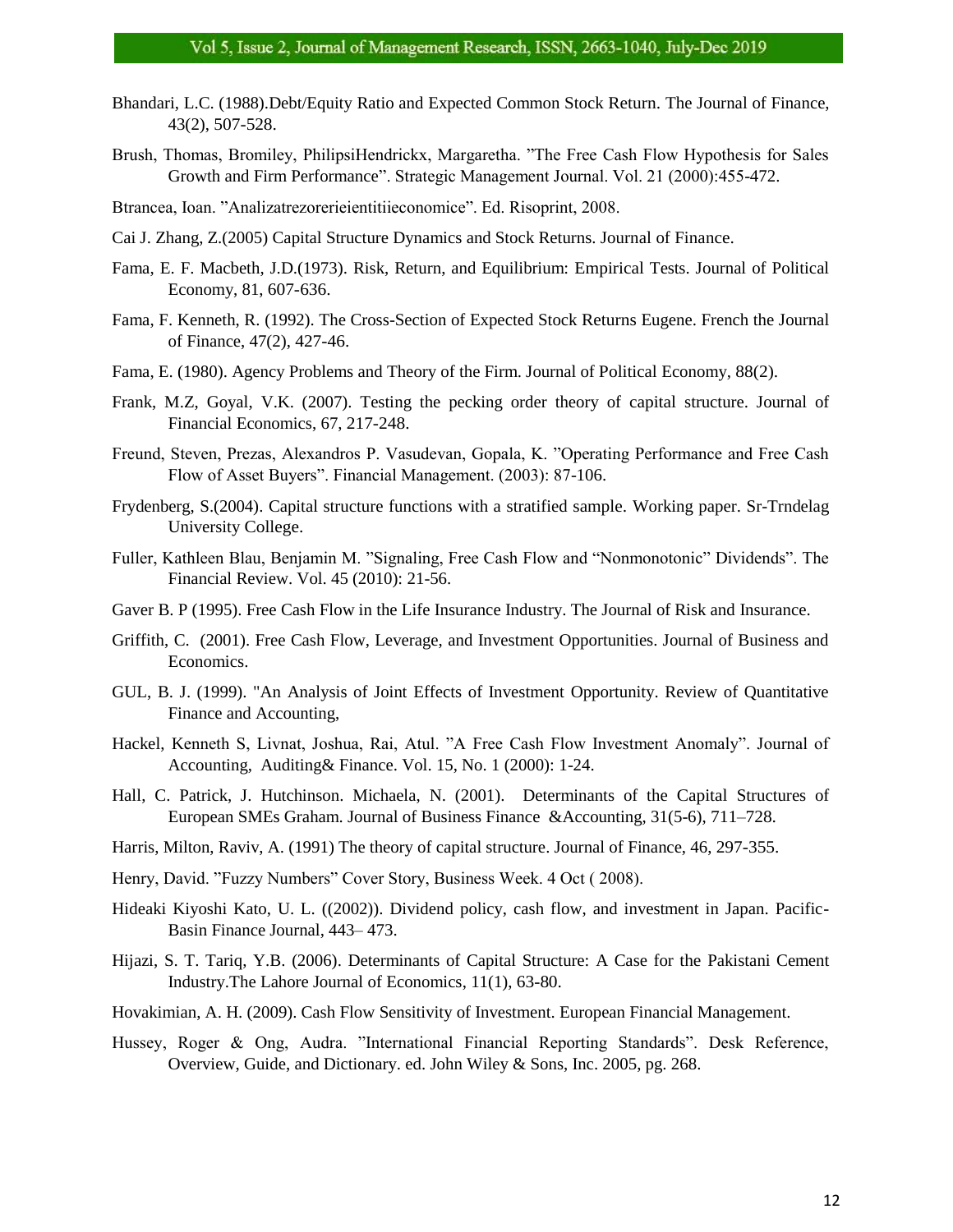- Jensen, M, "Agency costs of free cash flow, corporate finance, and takeovers". American Economic Review Vol. 76, (1986): 323–329.
- Jones, Stewart, Sharma, Rohit. "The Impact of Free Cash Flow, Financial Leverage and Accounting Regulation on Earnings Management in Australia's "Old" and "New" Economies". Managerial Finance. Vol. 27, No. 12( 2001): 18-39.
- Ketz, Edward, J. Hidden Financial Risk. Understanding Off-Balance Sheet Accounting". Ed. John Wiley& Sons Ltd. (2003): 236 - 237.
- Kousenidis, Dimitrios V. "A free cash flow version of the cash flow statement: a note". Managerial Finance. Vol. 32, No. 8 (2006): 645-653.
- Kurshev, A. Ilya, A. Strebulaev (2006). Firm Size and Capital Structure. Journal of Finance.
- Michael C. Jensen (1986). Agency Costs of Free Cash Flow, Corporate Finance, and Take over's. Published by: [American Economic Association.](https://www.jstor.org/publisher/aea) Vol. 76, No. 2, P.7.
- Modigliani, F. Merton, H. Miller (1958). The Cost of Capital, Corporation Finance and the Theory of Investment. The American Economic Review, 48, (3), 261-297.
- Modigliani, F. Miller, M. H (1958). The Cost of Capital, Corporation Finance, and the Theory of Investment. The American Economic Review, 48(3).
- Moyen, N. (2005). How big is the Debt Overhang Problem? The Journal of Economic Dynamics and Control.
- Mulford, Charles, W. Comiskey, Eugene, E. "Creative Cash Flow Reporting. Uncovering Sustainable Financial Performance". Ed. John Wiley & Sons Ltd. (2005): 345-376.
- Nwaeze, T. Emekat, Yang, S. M. Simon, Yin, Q. Jennifer. "Accounting Information and CEO Compensation: The Role of Cash Flow from Operations in the Presence of Earnings". Contemporary Accounting Research. Vol. 26, No. 1, (2006): 227-265.
- Oprea, Ryan. " Free Cash Flow and Takeover Threats; An Experimental Study". Southern Economic Journal, Vol. 75, No. 2, (2008): 351-366.
- Ouma, M (2012). The Relationship between Dividend Payout and Firm Performance: A Study of Listed Companies in Kenya. European Scientific Journal.
- Penman, Stephen, H. "On Comparing Cash Flow and Accrual Accounting Models for Use in Equity Valuation: A Response to Lundholm and O' Keefe". Contemporary Accounting Research (2001).
- Rajan, R.G, Zingales, L (1995). What do we know about Capital Structure? Some Evidence from International Data. Journal of Finance, 50(5), 1421-60.
- Richardson, K. J (2002). Free Cash Flow, Agency Costs, and the Affordability Method of Advertising Budgeting. Journal of Marketing.
- Robinson, Thomas, R. van Greuning, Hennie, Henry, Elaine, Broihahn, Michael A. "International Financial Statement Analysis". CFA Institute, Investment Series, John Wiley & Sons Ltd ( 2009): 250-251.
- Royl. Simerly, Mingfang (2000). Environmental Dynamism, Capital Structure, and Performance. Theoretical integration and an Empirical Test. Strategic Management Journal, 21, 31–49.